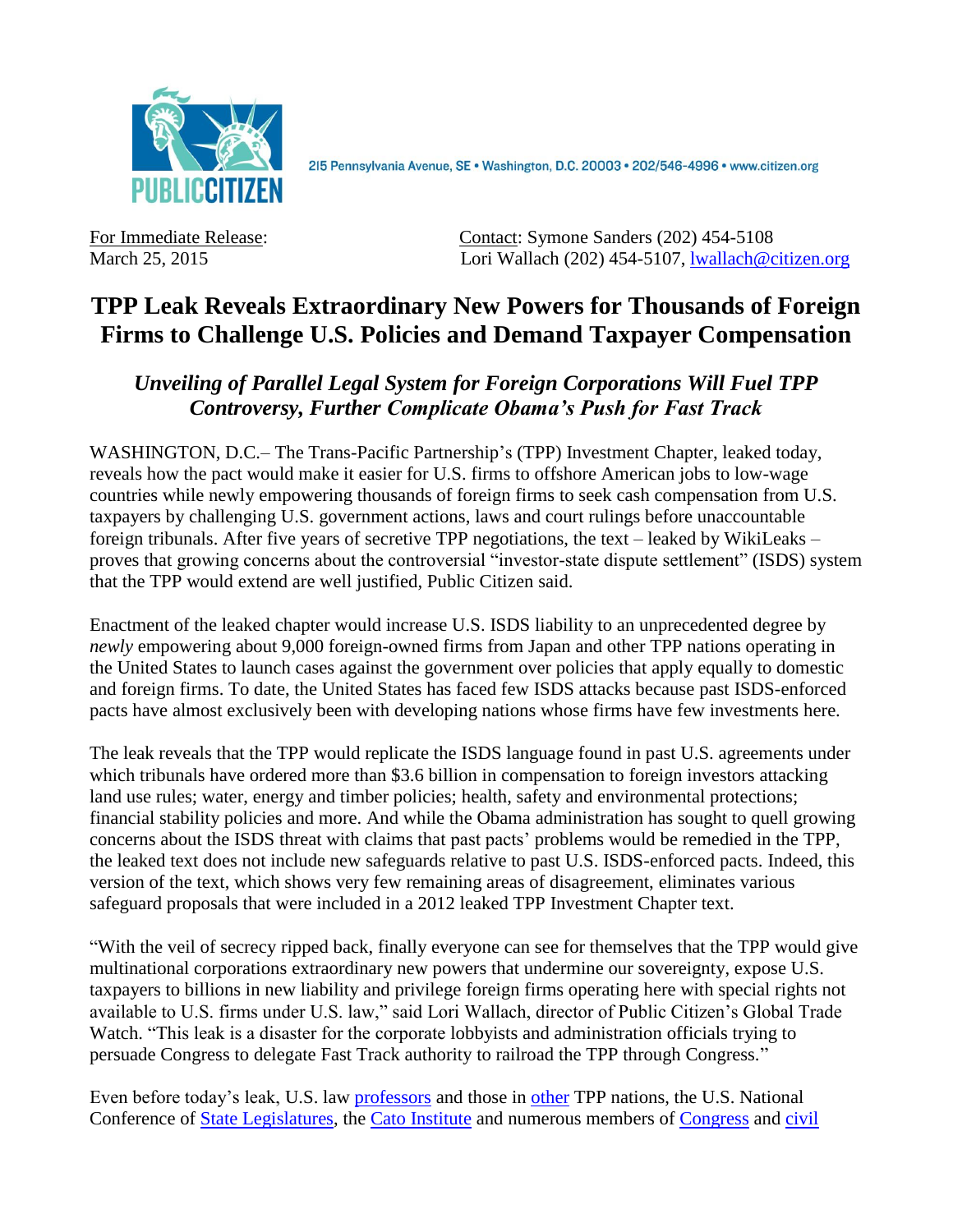[society](http://www.citizen.org/documents/letter-froman-ISDS-september-2014.pdf) groups have announced opposition to the ISDS system, which would elevate individual foreign firms to the same status as sovereign governments and empower them to privately enforce a public treaty by skirting domestic courts and "suing" governments before extrajudicial tribunals. The tribunals are staffed by private lawyers who are not accountable to any electorate, system of legal precedent or meaningful conflict of interest rules. Their rulings cannot be appealed on the merits. Many ISDS lawyers rotate between roles – serving both as "judges" and suing governments for corporations, creating an inherent conflict of interest.

The TPP's expansion of the ISDS system would come amid a surge in ISDS cases against public interest policies that has led other countries, such as South Africa and Indonesia, to begin to revoke their ISDS-enforced treaties. While ISDS agreements have existed since the 1960s, just 50 known ISDS cases were launched worldwide in the regime's first three decades combined. In contrast, foreign investors launched at least 50 ISDS claims *each year* from 2011 through 2013. Recent cases include Eli Lilly's attack on Canada's cost-saving medicine patent system, Philip Morris' attack on Australia's public health policies regulating tobacco, Lone Pine's attack on a fracking moratorium in Canada, Chevron's attack on an Ecuadorian court ruling ordering payment for mass toxic contamination in the Amazon and Vattenfall's attack on Germany's phase-out of nuclear power.

"By definition, only multinational corporations could benefit from this parallel legal system, which empowers them to skirt domestic courts and laws, and go to tribunals staffed by highly paid corporate lawyers, where they grab unlimited payments of our tax dollars because they don't want to comply with the same laws our domestic firms follow," Wallach said.

Public Citizen's analysis of the [leaked text](https://wikileaks.org/tpp-investment) is available [here.](http://citizen.org/documents/tpp-investment-leak-2015.pdf) It shows:

- **The TPP would grant foreign investors and firms operating here expansive new substantive and procedural rights and privileges not available to U.S. firms under U.S. law**, allowing foreign firms to demand compensation for the costs of complying with U.S. policies, court orders and government actions that apply equally to domestic and foreign firms. This includes:
	- **Foreign investors would be empowered to challenge new policies that apply equally to domestic and foreign firms on the basis that they undermine foreign investors' "expectations" of how they should be treated.** This includes a right to claim damages for government actions (such as new environmental, health or financial policies) that reduce the value of a foreign firm's investment (what the leaked text calls "indirect expropriation") or that change the level of regulation a foreign investor experienced under a previous government (a violation of what the text calls a "minimum standard of treatment" for foreign investors).
	- **The leaked TPP text largely replicates the "minimum standard of treatment" language found in previous U.S. pacts that tribunals have used to issue some of the most alarming ISDS rulings**. Tribunals often have broadly interpreted this vague "right" to fabricate new obligations for governments that do not actually exist in the texts of ISDS-enforced pacts, such as "not to alter the legal and business environment in which the investment has been made." Due to such expansive interpretations, the "minimum standard of treatment" obligation has been the basis for three of every four ISDS cases "won" by the foreign investor under U.S. pacts.
	- **The text allows foreign investors to demand compensation for claims of "indirect expropriation" that apply to much wider categories of property than those to which similar**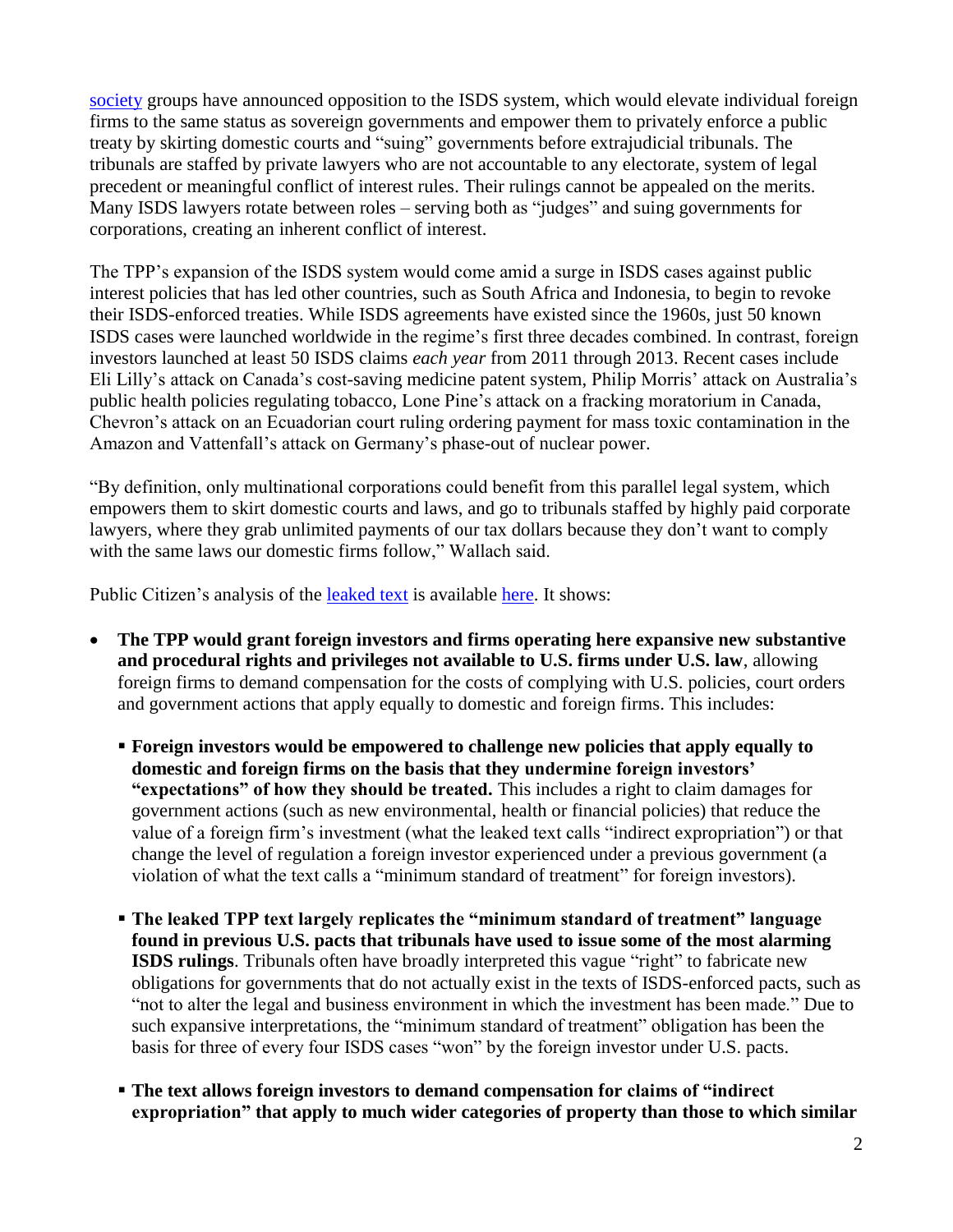**rights apply in U.S. law.** To the limited extent that "indirect expropriation" compensation is permitted in U.S. law, it is generally available only for government actions affecting *real* property (i.e. land). But the leaked text would allow foreign investors to claim "indirect expropriation" if government regulations implicate their personal property, intellectual property rights, financial instruments, government permits, money, minority shareholdings or other forms of non-real-estate property.

- **Foreign corporations could demand compensation for capital controls and other macroprudential financial regulations that promote financial stability.** This obligation restricts the use of capital controls or financial transaction taxes, even as the International Monetary Fund has shifted from opposing capital controls to officially endorsing them as legitimate policy tools for preventing or mitigating financial crises. Proposed provisions touted as "temporary safeguards" for capital controls would fail to protect many standard forms of capital controls, including those successfully used by TPP governments in the past to ward off financial crises.
- **The leaked text could newly allow pharmaceutical firms to use TPP ISDS tribunals to demand cash compensation for claimed violations of the World Trade Organization's (WTO) rules regarding the creation, limitation or revocation of intellectual property rights**. Currently, WTO rules are not privately enforceable by investors. But the leaked TPP investment text could empower individual foreign investors to directly challenge governments over policies to ensure access to affordable medicines, claiming that they constitute TPP-prohibited "expropriations" of intellectual property rights if ISDS tribunals deem them to violate WTO rules.
- **There are no new safeguards that limit ISDS tribunals' discretion to create ever-expanding interpretations of governments' obligations to foreign investors and order compensation on that basis.** The leaked text reveals the same "safeguard" terms that have been included in U.S. pacts since the 2005 Central America Free Trade Agreement (CAFTA). CAFTA tribunals have simply ignored the "safeguard" provisions that the leaked text replicates for the TPP, and have continued to rule against governments based on concocted obligations to which governments never agreed. The leaked text also abandons a safeguard proposed in the 2012 leaked TPP investment text, which excluded public interest regulations from indirect expropriation claims, stating, "nondiscriminatory regulatory actions … that are designed and applied to achieve legitimate public welfare objectives, such as the protection of public health, safety and the environment do not constitute indirect expropriation." Today's leaked text eviscerates that clause by adding a fatal loophole that has been found in past U.S. pacts.
- **Most TPP countries, including the United States, have decided to expose decisions regarding the approval of foreign investments to ISDS challenge.** Australia, Canada, Mexico and New Zealand have reserved the right to pre-approve foreign investors. But the United States took no exception for reviews by the Committee on Foreign Investment in the United States of planned foreign investments to determine whether they pose threats to national security.
- **The amount that an ISDS tribunal would order a government to pay to a foreign investor as compensation would be based on the "expected future profits"** the tribunal surmises that the investor would have earned in the absence of the public policy it is attacking as violating the substantive investor rights granted by the TPP.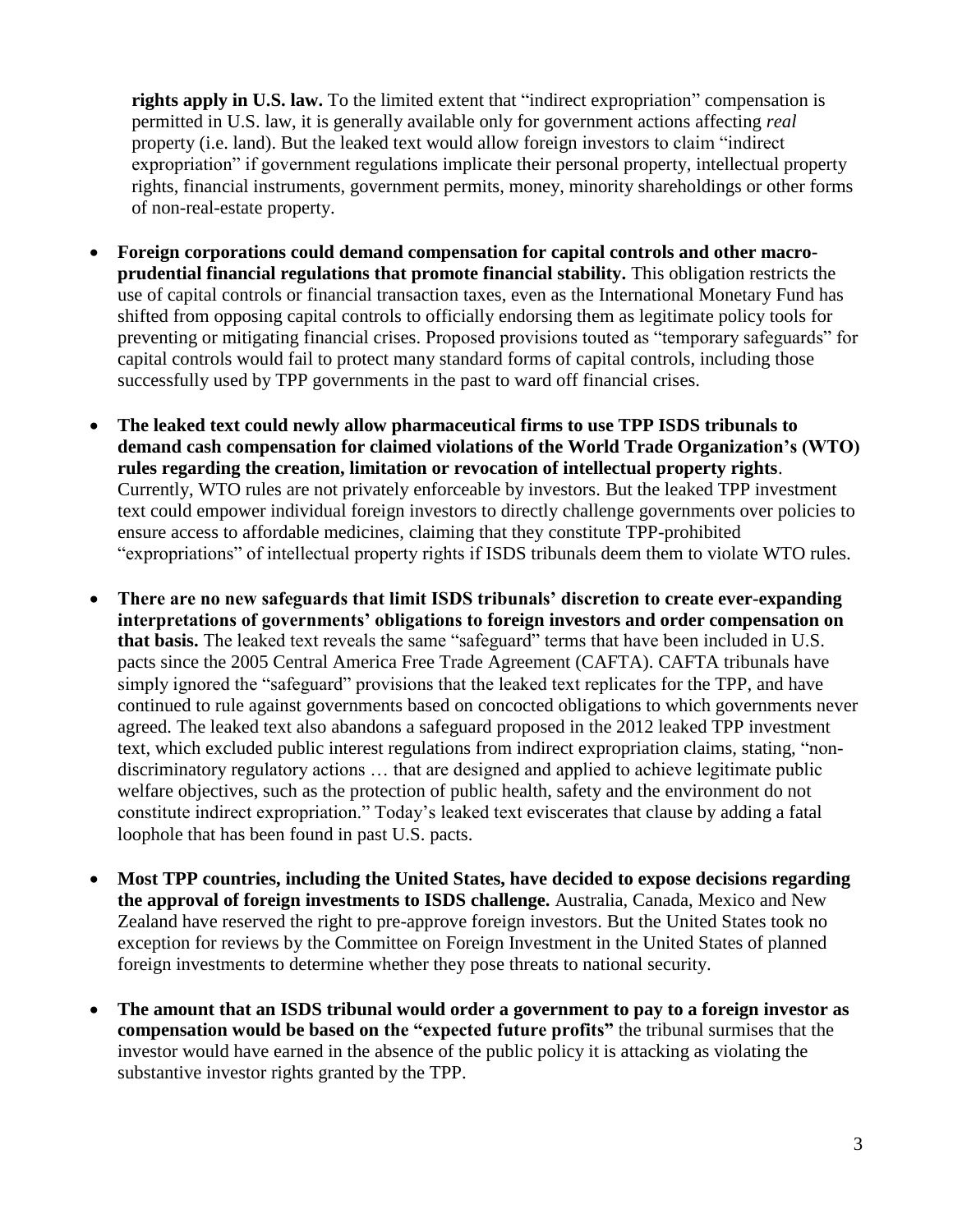- **The text would submit the U.S. government to the jurisdiction of World Bank and United Nations tribunals. All TPP nations have agreed to be so bound** with the potential exception of Australia, which has indicated that it might do the same, "subject to certain conditions."
- **None of the structural biases or conflicts of interest inherent in the ISDS system would be remedied.** TPP ISDS tribunals would be staffed by highly paid corporate lawyers unaccountable to any electorate or system of legal precedent. They still would be allowed to rotate between acting as "judges" and advocates for the investors launching cases against governments. Corporations launching cases would still directly select one of the "judges." The text includes no requirements for tribunal members to be impartial, reveal conflicts of interest or recuse themselves in instances of direct conflict. There is no internal or external mechanism to appeal the tribunal members' decisions on the merits, and claims of procedural errors would be decided by another tribunal of corporate lawyers. The leaked text provides tribunals with discretion to determine the amount of compensation governments must pay investors and the allocation of costs, such as the tribunal members' fees. A proposal that appeared in the 2012 leak of the text to standardize hourly fees for tribunal members at the lower end of the range of fees currently paid (about \$375 per hour, compared to the \$700 per hour that some tribunal members receive) has been eliminated.
- **An overreaching definition of "investment" would extend the coverage of the TPP's expansive substantive investor rights far beyond "real property," permitting ISDS attacks over government actions and policies related to financial instruments, intellectual property, regulatory permits and more**. Proposals in the 2012 leak of the text that would have narrowed the definition of "investment," and thus the scope of policies subject to challenge, have been eliminated. Also omitted is a proposal from the earlier leaked version that would not have allowed ISDS cases related to government procurement, subsidies or government grants.
- **An overreaching definition of "investor" would allow firms from non-TPP countries and firms with no real investments to exploit the extraordinary privileges the TPP would establish for foreign investors.** Thus, for instance, one of the many Chinese state-owned corporations in Vietnam could "sue" the U.S. government in a foreign tribunal to demand compensation under this text.
- **The leaked text reveals that U.S. negotiators are still pushing, over the objection of most other TPP nations, to empower foreign investors to bring to TPP ISDS tribunals their contract disputes with TPP signatory governments relating to natural resource concessions on federal lands, government procurement of construction for infrastructure projects, as well as contracts relating to the operation of utilities.** (In the leaked chapter, text that is not yet agreed upon appears in square brackets; Public Citizen has seen a version of the text that lists which countries support various proposals.)

The goal of the ISDS system was ostensibly to provide a means for foreign investors to obtain compensation if a government expropriated their factory or land and the domestic court system did not provide for compensation. Over time, both the rules and their interpretation have been dramatically expanded – a problem that the leaked text shows the TPP would exacerbate. Rather than being an option of last resort, corporations' use of the ISDS regime is surging, with an ever-expanding range of policies and government actions coming under attack, with few claims involving actual expropriation.